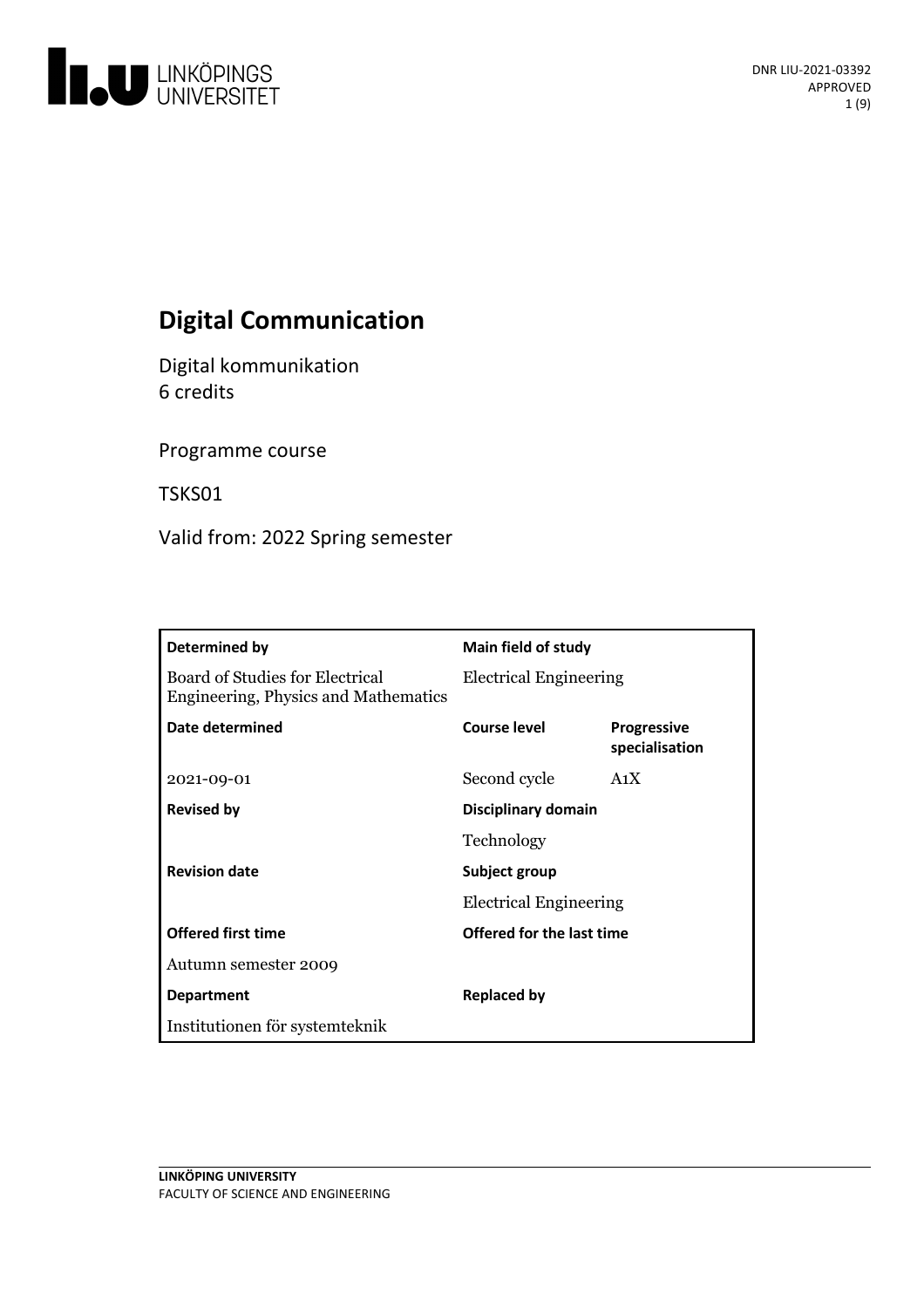## Course offered for

- Master of Science in Computer Science and Engineering
- Master of Science in Information Technology
- Master of Science in Industrial Engineering and Management
- Master of Science in Applied Physics and Electrical Engineering
- Master of Science in Industrial Engineering and Management International
- Master of Science in Applied Physics and Electrical Engineering International
- Bachelor of Science in Engineering Electronics
- Master's Programme in Communication Systems
- Master's Programme in Electronics Engineering

## **Prerequisites**

From Calculus: Foremost integrals.<br>From Linear Algebra: Everything related to linear spaces.<br>From Probability Theory: Computations with stochastic variables.<br>From Signals and Systems / Linear Systems: Fourier transforms, c

From either "Signals, Information and Communication" or "Signals, information and images": pulse-amplitude modulation, white noise, baseband representation of narrowband signals, channel capacity.

## Intended learning outcomes

After passing the course, the student should

- be able to reliably perform standard calculations regarding digital modulation and binary codes for error control coding
- be able to, with some precision, analyze and compare various choices of digital modulation methods and coding methods in terms of error probabilities, minimum distances, throughput, and related concepts
- be able, to some extent, to perform calculations for solutions to practical engineering problems that arise in communication
- be able, to some extent, with experimental purpose design and evaluate communication systems of the kinds treated in the course

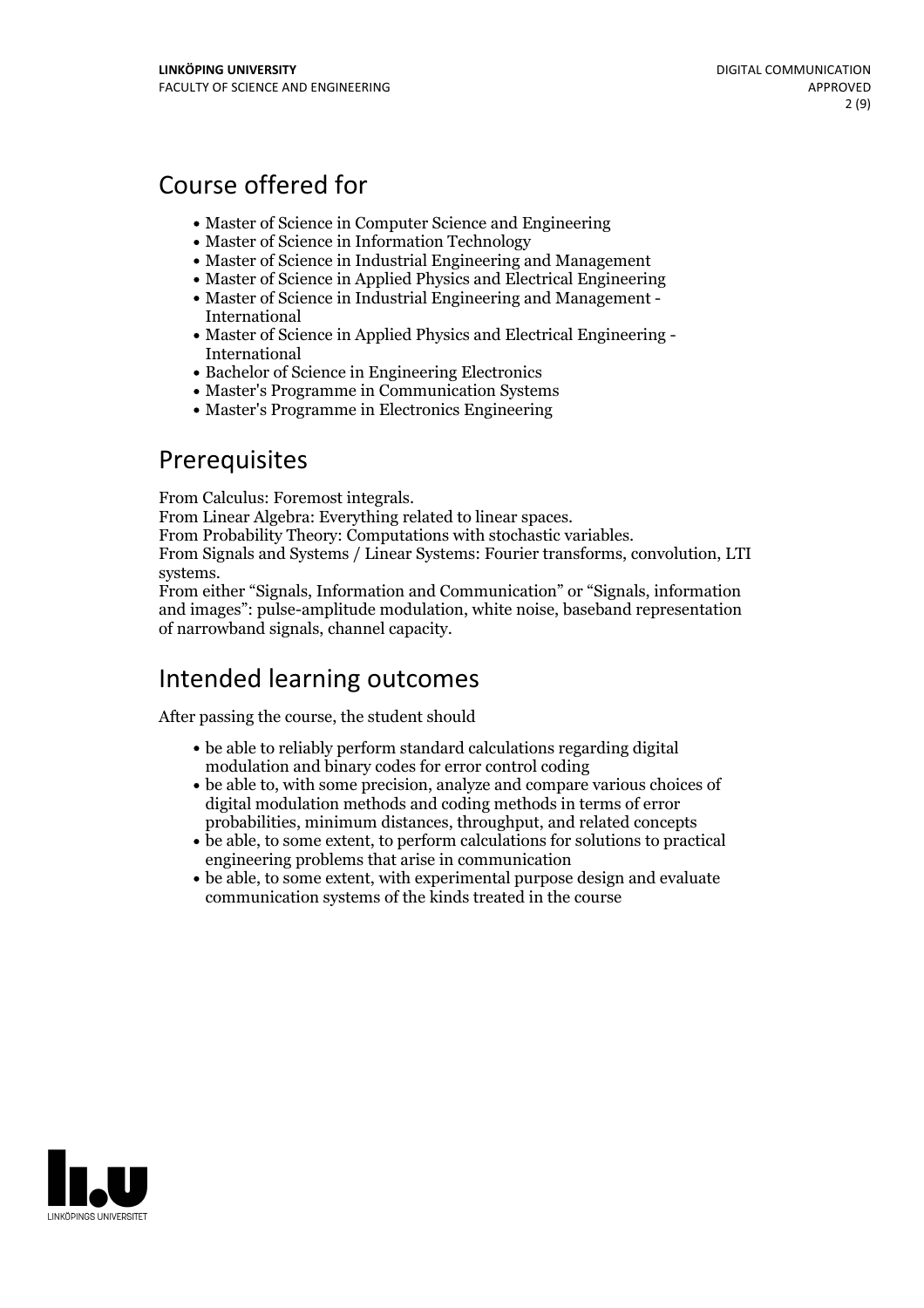## Course content

- Baseband and passband communication: Pulse functions that satisfy the Nyquist criterion, typical orthogonal basis functions, single-carrier and multi-carrier signals (e.g., OFDM), relationship between bandwidth and
- symbol time.<br>• Channels: Delay spread, dispersive and non-dispersive channels, and their relation to inter-symbol interference. Digital modulation in AWGN channels: ML detection of symbols, coherent
- and non-coherent detection. Exact error probabilities and common bounds, soft decisions. Common signal constellations (e.g., FSK, PSK, ASK, QAM).<br>• Digital modulation in dispersive channels: ML detection of symbol
- 
- sequences, complexity considerations, Viterbi algorithm.<br>• Codes for error control: Binary linear codes, binary field, generator and parity check matrices, weights and distances. Error detection and error correction capabilities. Example of binary codes (e.g., repetition codes, parity check codes, Hamming codes, product codes). Bounds and asymptotic behaviors. Encoding and decoding of convolutional and CRC codes. Implementation aspects: Synchronization, link adaptation in packet
- transmission.

## Teaching and working methods

Teaching is given aslectures, tutorials and laboratory exercises. The course runs over the entire autumn semester.

## Examination

| TEN1 | Written examination | 5 credits | U, 3, 4, 5 |
|------|---------------------|-----------|------------|
| LAB1 | Laboratory work     | 1 credits | U.G        |

The exam (TEN1) consists of three parts:

- One introductory task that examines the course aims "be able to reliably perform standard calculations...". At least 1/2 of this task has to be solved
- correctly in order to pass the exam. <sup>A</sup> question part, examining the learning outcome "be able to account for..." <sup>A</sup> problem part, examining the learning outcomes "be able to, with some
- precision,..." and "to some extent...".

The grade on the exam is based on the number of points obtained from the second and third part, provided that the first part is OK. The laboratory exercises (LAB1) examines the course aim

• with experimental purpose...

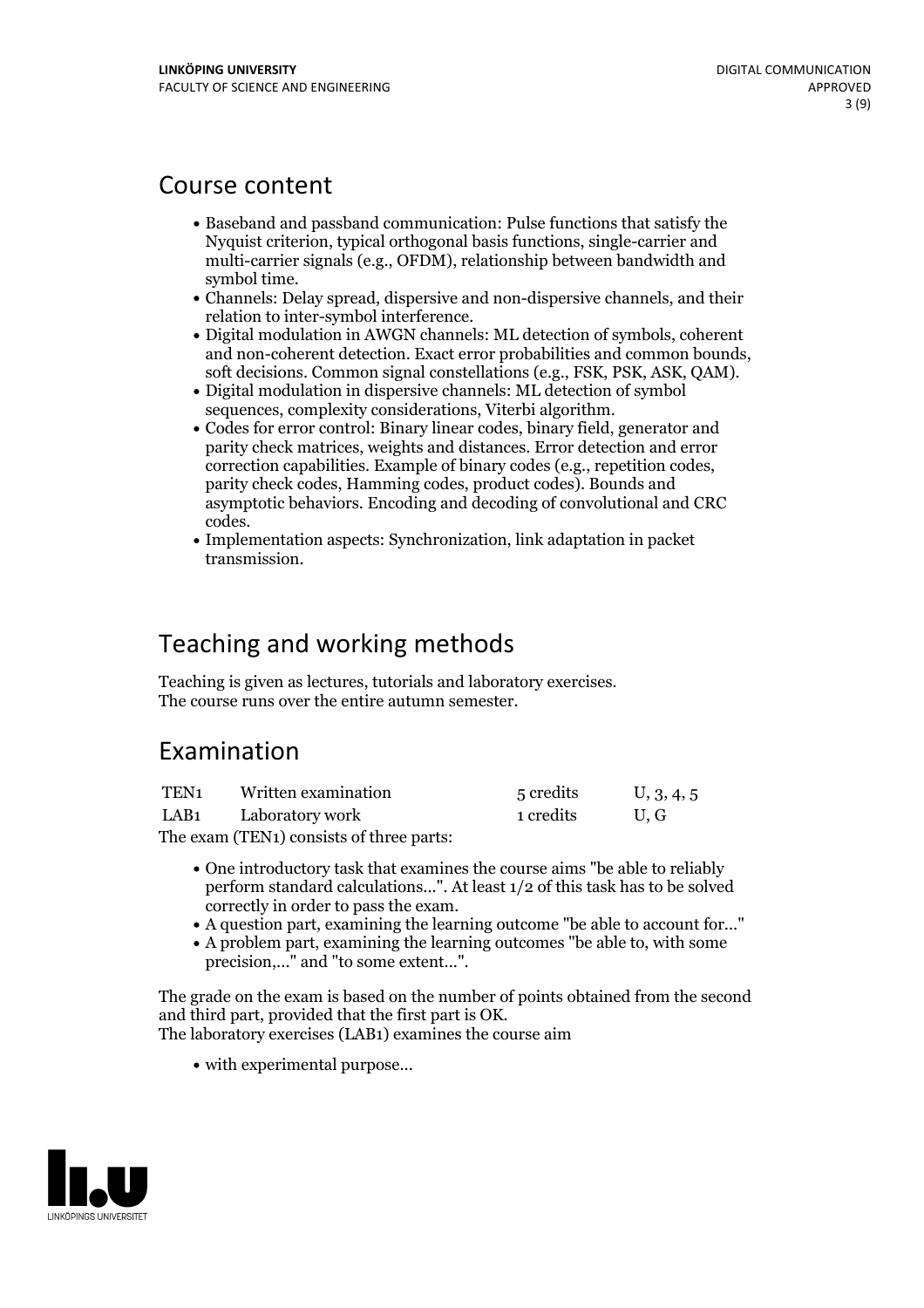## Grades

Four-grade scale, LiU, U, 3, 4, 5

# Other information

Supplementary courses: TSKS13 Wireless communications, TSKS14 Multiple antenna communications, TSKS15 Detection and estimation of signals, TSKS12 Modern channel coding, inference and learning.

### **About teaching and examination language**

The teaching language is presented in the Overview tab for each course. The examination language relates to the teaching language as follows:

- If teaching language is "Swedish", the course as a whole could be given in Swedish, or partly in English. Examination language is Swedish, but parts
- of the examination can be in English. If teaching language is "English", the course as <sup>a</sup> whole is taught in English. Examination language is English. If teaching language is "Swedish/English", the course as <sup>a</sup> whole will be
- taught in English if students without prior knowledge of the Swedish language participate. Examination language is Swedish or English depending on teaching language.

### **Other**

The course is conducted in a manner where both men's and women's experience and knowledge are made visible and developed.

The planning and implementation of a course should correspond to the course syllabus. The course evaluation should therefore be conducted with the course syllabus as a starting point.

If special circumstances prevail, the vice-chancellor may in a special decision specify the preconditions for temporary deviations from this course syllabus, and delegate the right to take such decisions.

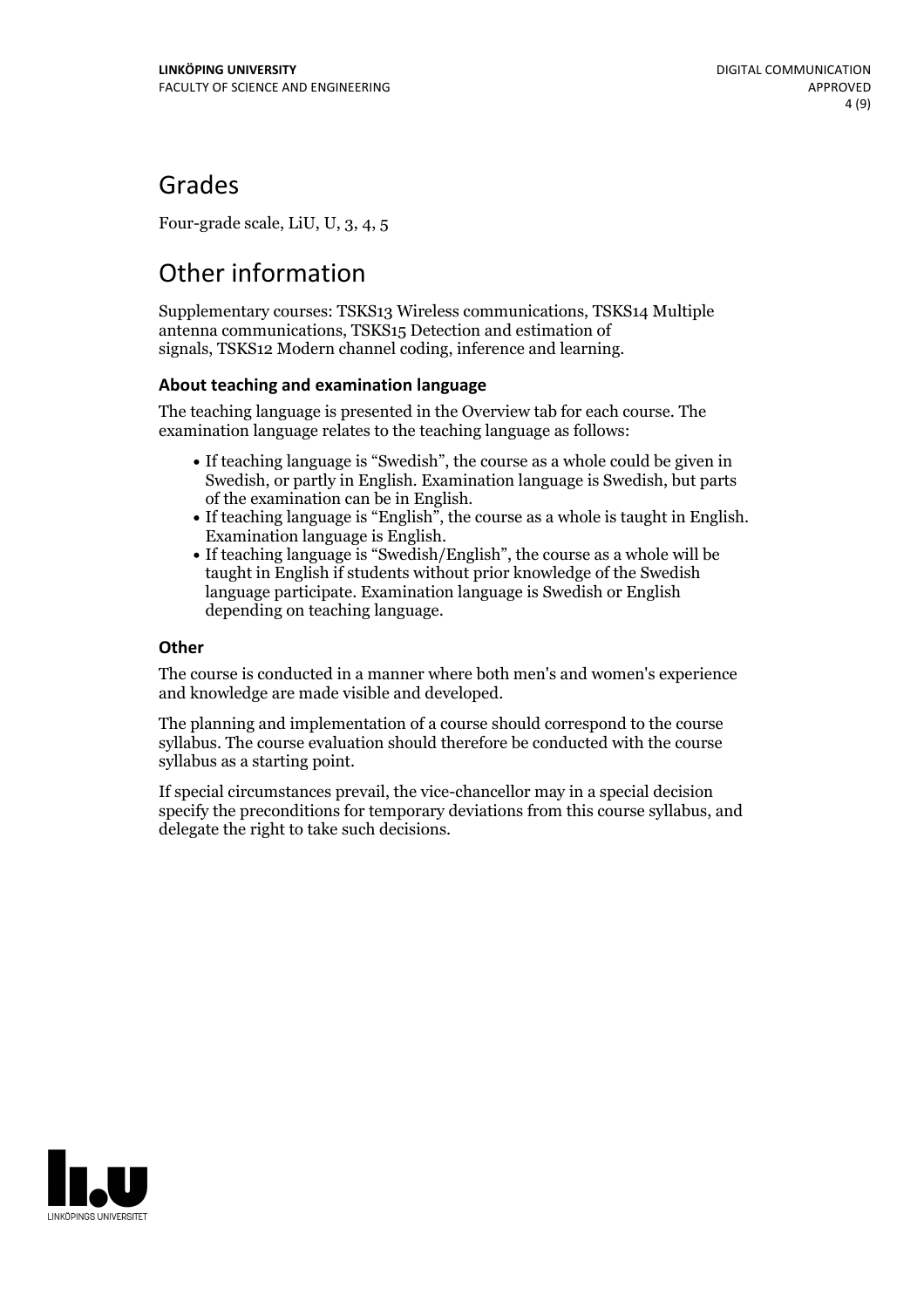## **Common rules**

### Course syllabus

A syllabus must be established for each course. The syllabus specifies the aim and contents of the course, and the prior knowledge that a student must have in order to be able to benefit from the course.

## Timetabling

Courses are timetabled after a decision has been made for this course concerning its assignment to a timetable module.

### Interruption in and deregistration from a course

The LiU decision, Guidelines concerning confirmation of participation in education (Dnr LiU-2020-02256), states that interruptions in study are to be recorded in Ladok. Thus, all students who do not participate in a course for which they have registered must record the interruption, such that the registration on the course can be removed. Deregistration from or interrupting a course is carried out using <sup>a</sup> web-based form: https://www.lith.liu.se/for- [studenter/kurskomplettering?l=en.](https://www.lith.liu.se/for-studenter/kurskomplettering?l=en)

## Cancelled courses and changes to the course syllabus

Courses with few participants (fewer than 10) may be cancelled or organised in a manner that differs from that stated in the course syllabus. The Dean is to deliberate and decide whether a course is to be cancelled or changed from the course syllabus.

## Guidelines relating to examinations and examiners

For details, see Guidelines for education and examination for first-cycle and second-cycle education at Linköping University, Dnr LiU-2020-04501 [\(http://styrdokument.liu.se/Regelsamling/VisaBeslut/917592\)](http://styrdokument.liu.se/Regelsamling/VisaBeslut/917592).

An examiner must be employed as a teacher at LiU according to the LiU Regulations for Appointments, Dnr LiU-2021-01204 [\(https://styrdokument.liu.se/Regelsamling/VisaBeslut/622784](https://styrdokument.liu.se/Regelsamling/VisaBeslut/622784)). For courses in second-cycle, the following teachers can be appointed as examiner: Professor (including Adjunct and Visiting Professor), Associate Professor (including Adjunct), Senior Lecturer (including Adjunct and Visiting Senior Lecturer), Research Fellow, or Postdoc. For courses in first-cycle, Assistant Lecturer (including Adjunct and Visiting Assistant Lecturer) can also be appointed as examiner in addition to those listed for second-cycle courses. In exceptional cases, a Part-time Lecturer can also be appointed as an examiner at both first- and second cycle, see Delegation of authority for the Board of Faculty of Science and Engineering.

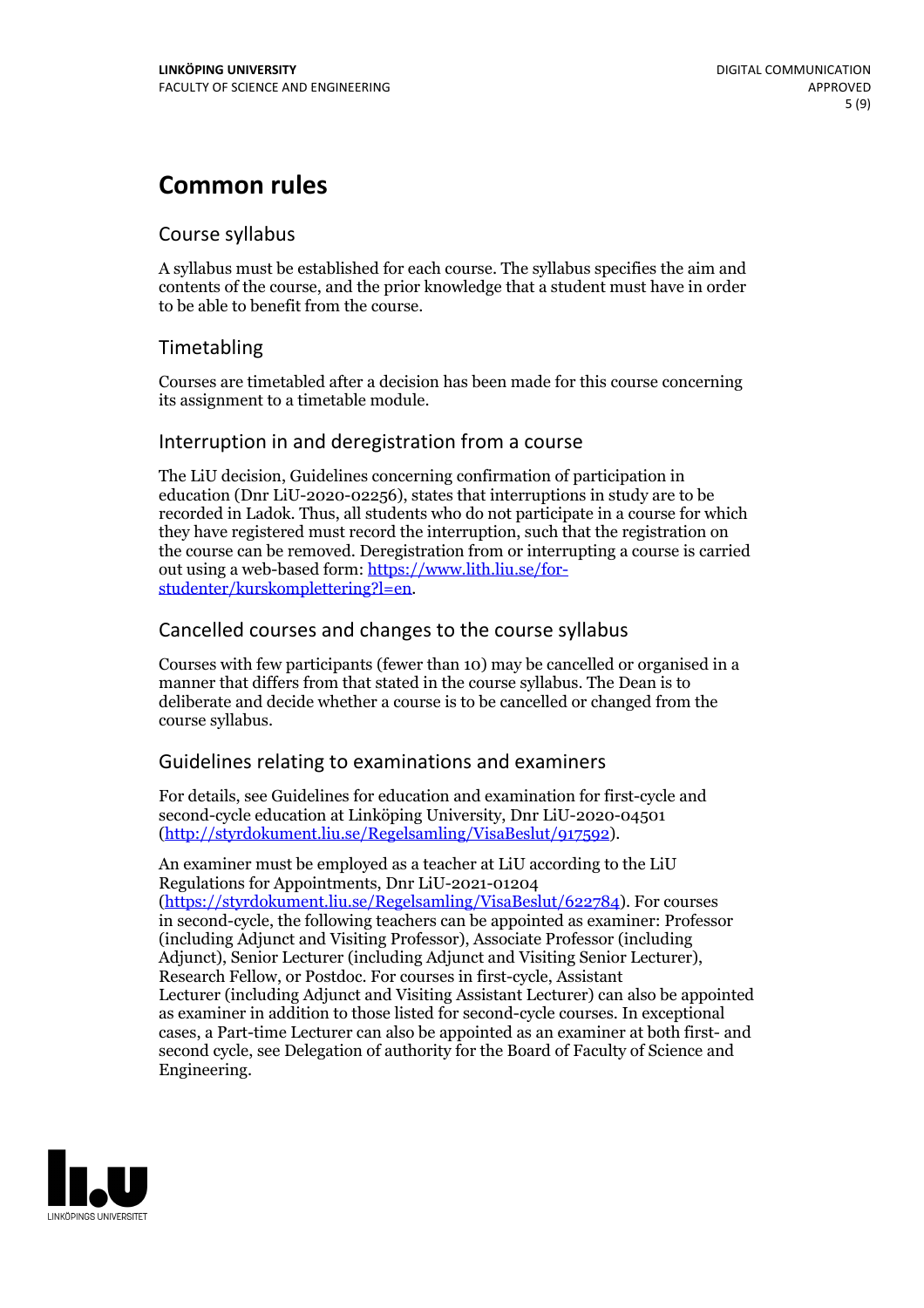## Forms of examination

#### **Principles for examination**

Written and oral examinations and digital and computer-based examinations are held at least three times a year: once immediately after the end of the course, once in August, and once (usually) in one of the re-examination periods. Examinations held at other times are to follow a decision of the faculty programme board.

Principles for examination scheduling for courses that follow the study periods:

- courses given in VT1 are examined for the first time in March, with re-examination in June and August
- courses given in VT2 are examined for the first time in May, with re-examination in August and October
- courses given in HT1 are examined for the first time in October, with re-examination in January and August
- courses given in HT2 are examined for the first time in January, with re-examination in March and in August.

The examination schedule is based on the structure of timetable modules, but there may be deviations from this, mainly in the case of courses that are studied and examined for several programmes and in lower grades (i.e. 1 and 2).

Examinations for courses that the faculty programme board has decided are to be held in alternate years are held three times during the school year in which the course is given according to the principles stated above.

Examinations for courses that are cancelled orrescheduled such that they are not given in one or several years are held three times during the year that immediately follows the course, with examination scheduling that corresponds to the scheduling that was in force before the course was cancelled or rescheduled.

When a course, or a written examination (TEN, DIT, DAT), is given for the last time, the regular examination and two re-examinations will be offered. Thereafter, examinations are phased out by offering three examinations during the following academic year at the same times as the examinations in any substitute course. If there is no substitute course, three examinations will be offered during re- examination periods during the following academic year. Other examination times are decided by the faculty programme board. In all cases above, the examination is also offered one more time during the academic year after the following, unless the faculty programme board decides otherwise. In total, 6 re-examinations are offered, of which 2 are regular re-examinations. In the examination registration system, the examinations given for the penultimate time and the last time are denoted.

If a course is given during several periods of the year (for programmes, or on different occasions for different programmes) the faculty programme board or boards determine together the scheduling and frequency of re-examination occasions.

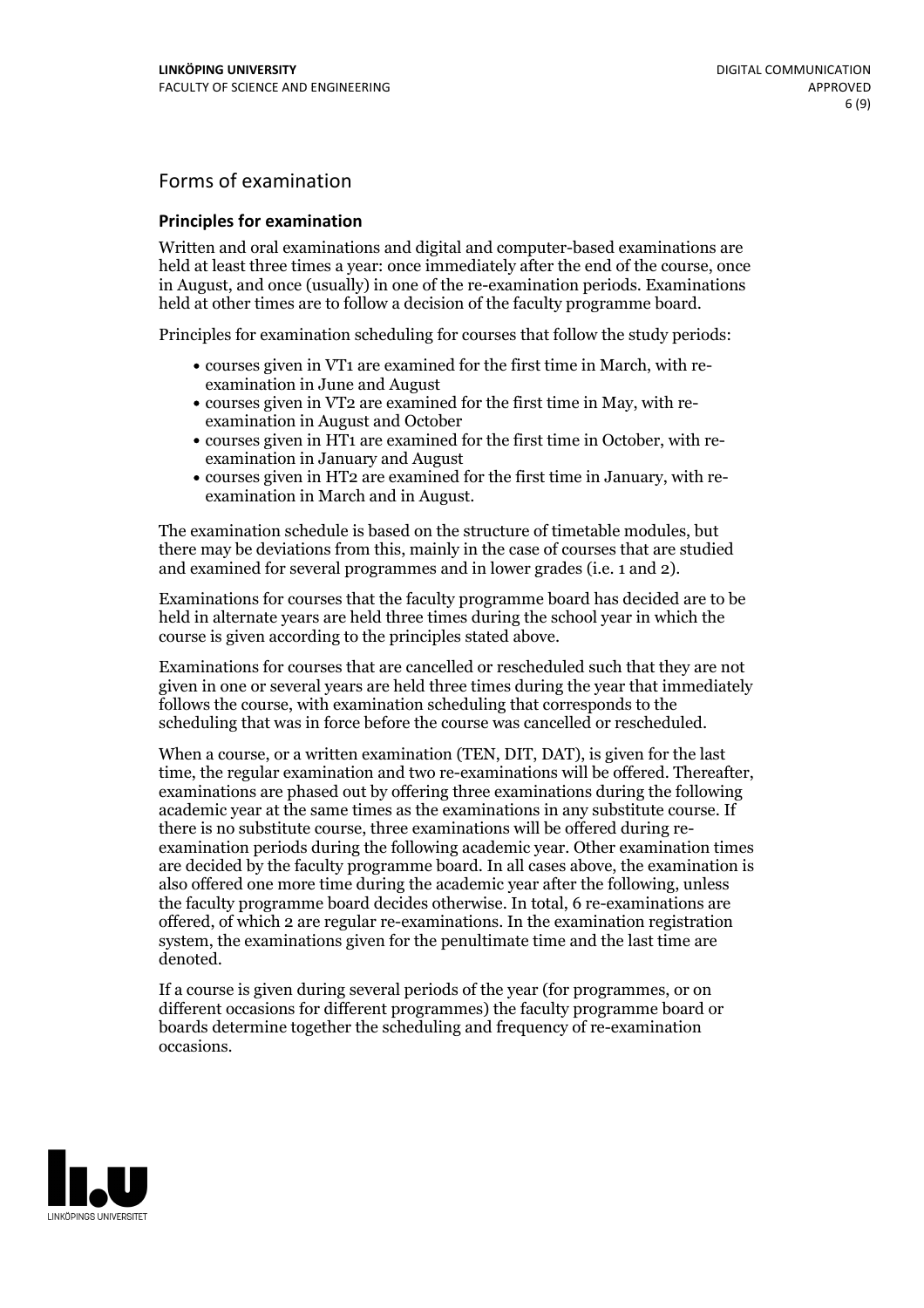### **Retakes of other forms of examination**

Regulations concerning retakes of other forms of examination than written examinations and digital and computer-based examinations are given in the LiU guidelines for examinations and examiners, [http://styrdokument.liu.se/Regelsamling/VisaBeslut/917592.](http://styrdokument.liu.se/Regelsamling/VisaBeslut/917592)

#### **Course closure**

For Decision on Routines for Administration of the Discontinuation of Educational Programs, Freestanding Courses and Courses in Programs, see DNR LiU-2021-04782. After a decision on closure and after the end of the discontinuation period, the students are referred to a replacement course (or similar) according to information in the course syllabus or programme syllabus. If a student has passed some part/parts of a closed program course but not all, and there is an at least partially replacing course, an assessment of crediting can be made. Any crediting of course components is made by the examiner.

### **Registration for examination**

In order to take an written, digital or computer-based examination, registration in advance is mandatory, see decision in the university's rule book [https://styrdokument.liu.se/Regelsamling/VisaBeslut/622682.](https://styrdokument.liu.se/Regelsamling/VisaBeslut/622682) An unregistered student can thus not be offered a place. The registration is done at the Student Portal or in the LiU-app during the registration period. The registration period opens 30 days before the date of the examination and closes 10 days before the date of the examination. Candidates are informed of the location of the examination by email, four days in advance.

### **Code of conduct for students during examinations**

Details are given in a decision in the university's rule book: <http://styrdokument.liu.se/Regelsamling/VisaBeslut/622682>.

#### **Retakes for higher grade**

Students at the Institute of Technology at LiU have the right to retake written examinations and digital and computer-based examinations in an attempt to achieve a higher grade. This is valid for all examination components with code "TEN", "DIT" and "DAT". The same right may not be exercised for other examination components, unless otherwise specified in the course syllabus.

A retake is not possible on courses that are included in an issued degree diploma.

#### **Grades**

The grades that are preferably to be used are Fail (U), Pass (3), Pass not without distinction  $(4)$  and Pass with distinction  $(5)$ .

- Grades U, 3, 4, 5 are to be awarded for courses that have written or digital examinations.<br>• Grades Fail (U) and Pass (G) may be awarded for courses with a large
- degree of practical components such as laboratory work, project work and

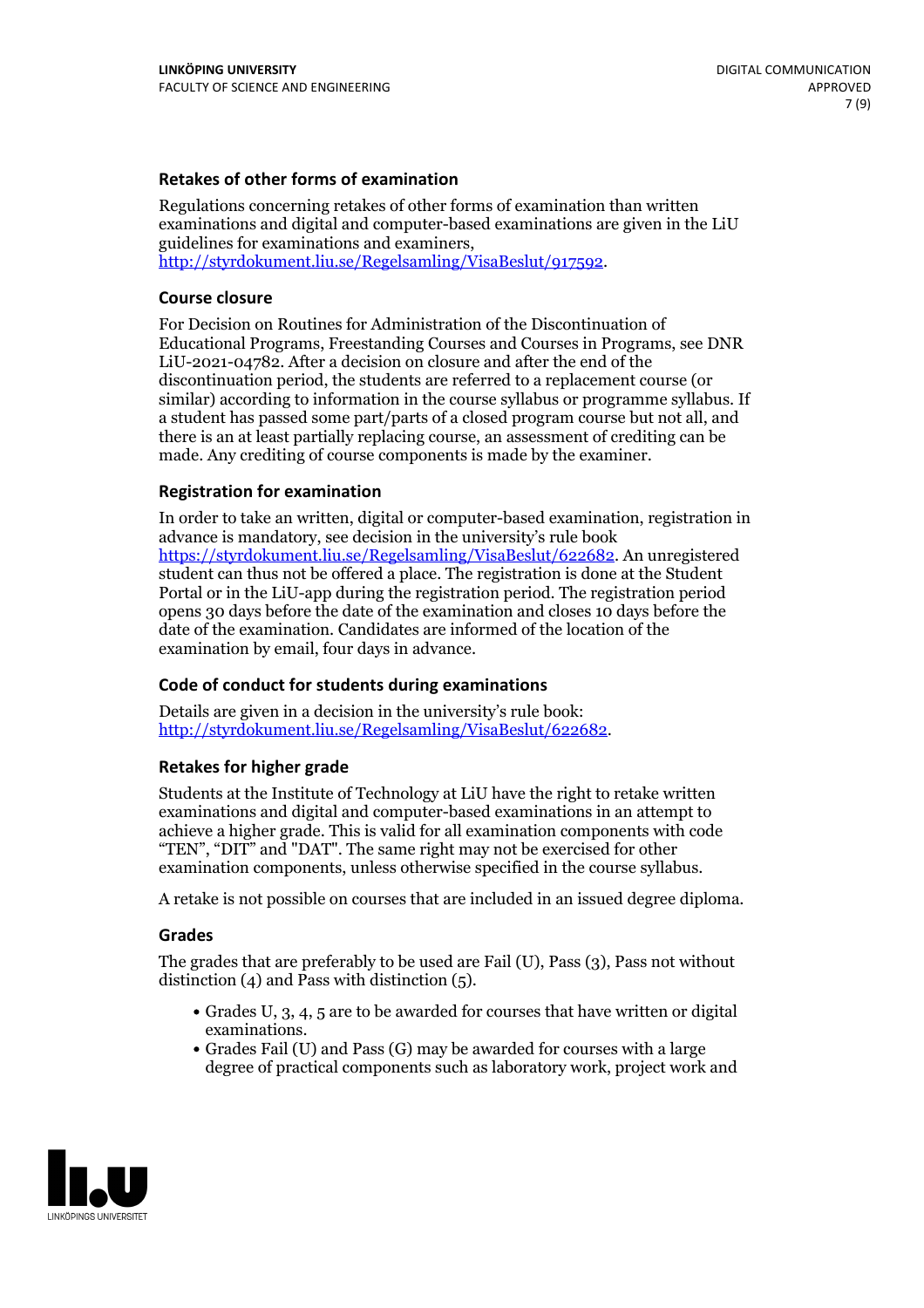group work.<br>• Grades Fail (U) and Pass (G) are to be used for degree projects and other independent work.

#### **Examination components**

The following examination components and associated module codes are used at the Faculty of Science and Engineering:

- Grades U, 3, 4, 5 are to be awarded for written examinations (TEN) and
- digital examinations (DIT).<br>• Examination components for which the grades Fail (U) and Pass (G) may be awarded are laboratory work (LAB), project work (PRA), preparatory written examination (KTR), digital preparatory written examination (DIK), oral examination (MUN), computer-based examination (DAT), home
- assignment (HEM), and assignment (UPG).<br>• Students receive grades either Fail (U) or Pass (G) for other examination components in which the examination criteria are satisfied principally through active attendance such as tutorial group (BAS) or examination item
- (MOM).<br>• Grades Fail (U) and Pass (G) are to be used for the examination components Opposition (OPPO) and Attendance at thesis presentation (AUSK) (i.e. part of the degree project).

In general, the following applies:

- 
- Mandatory course components must be scored and given <sup>a</sup> module code. Examination components that are not scored, cannot be mandatory. Hence, it is voluntary to participate in these examinations, and the voluntariness must be clearly stated. Additionally, if there are any associated conditions to
- the examination component, these must be clearly stated as well.<br>• For courses with more than one examination component with grades U,3,4,5, it shall be clearly stated how the final grade is weighted.

For mandatory components, the following applies (in accordance with the LiU Guidelines for education and examination for first-cycle and second-cycle education at Linköping University,<br>[http://styrdokument.liu.se/Regelsamling/VisaBeslut/917592\)](http://styrdokument.liu.se/Regelsamling/VisaBeslut/917592):

If special circumstances prevail, and if it is possible with consideration of the nature of the compulsory component, the examiner may decide to replace the compulsory component with another equivalent component.

For possibilities to alternative forms of examinations, the following applies (in accordance with the LiU Guidelines for education and examination for first-cycle [http://styrdokument.liu.se/Regelsamling/VisaBeslut/917592\)](http://styrdokument.liu.se/Regelsamling/VisaBeslut/917592):

If the LiU coordinator for students with disabilities has granted a student the right to an adapted examination for a written examination in an examination hall, the student has the right to it.